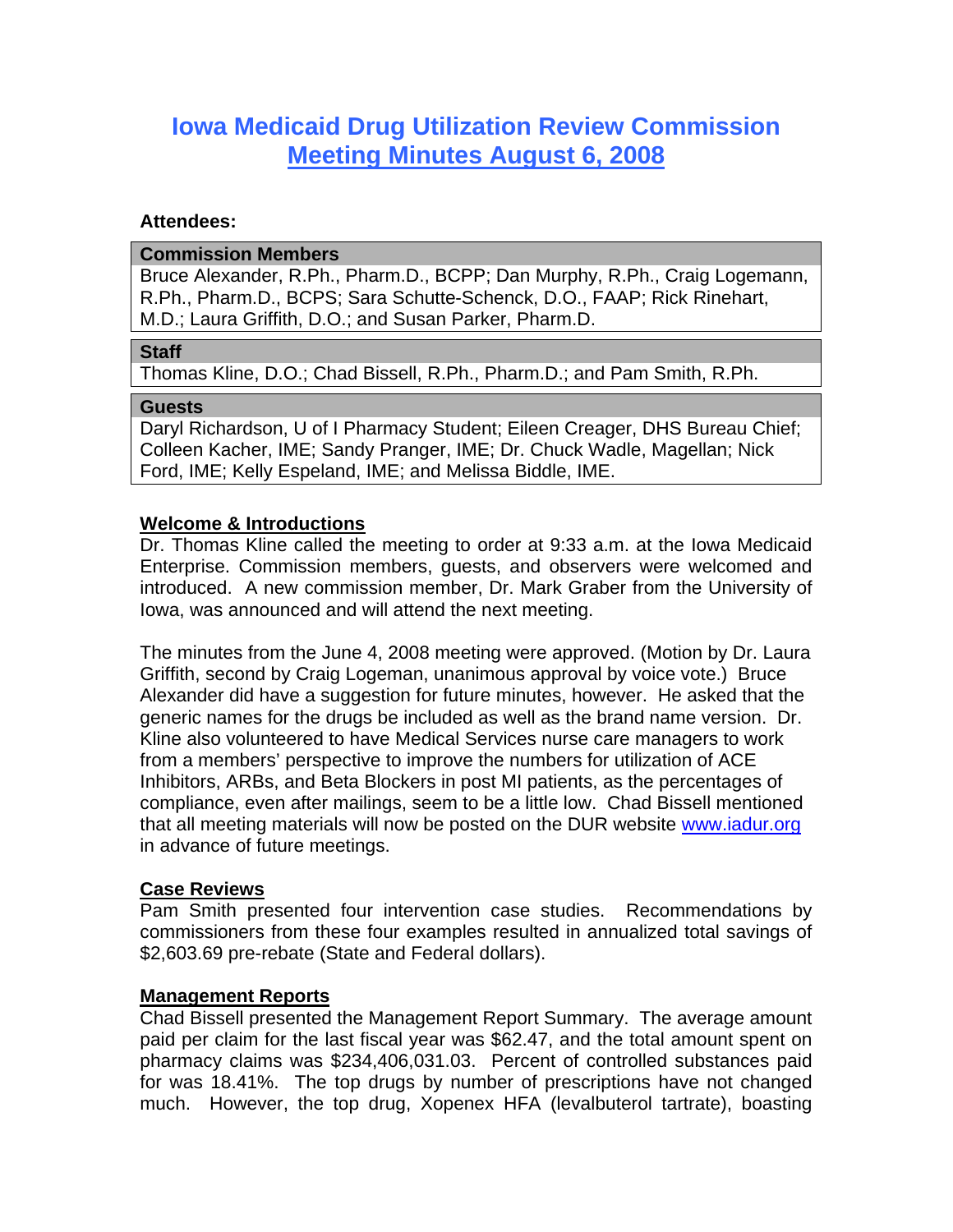almost 56,000 claims, has now been changed to non-preferred on the PDL, so it will soon move down in the ranks. In fact, on the top drugs by amount spent report, it has already gone from second to fifth place. The top therapeutic classes by dollars spent were Atypical Antipsychotics, Anticonvulsants, and Antidepressants for the last state fiscal year. Generic utilization was 64.5%, which should increase as more generic drug equivalents become available by the end of this year. Dummy prescriber code usage has dropped off since the installation of NPI.

# **ProDUR**

The quantity limit edits that would restrict both strengths of Pristiq (desvenlafaxine) to 30/30 as recommended by the P&T Committee on June 12th were discussed. The Commission agreed to place an edit on both strengths (even though the 100mg tablets cannot be split). The issue adjusting the quantity limit to 15/30 on the 100mg tablet will also be re-evaluated at the September DUR meeting with additional information as to whether or not the tablet can be split.

# **Focus Studies**

*Underutilization of Inhaled Corticosteroids:* Intervention letters were mailed in October to providers of 134 recipients that had 5 or more fills of a short acting beta agonist and zero fills of an inhaled corticosteroid. Twenty-seven profiles showed concurrent therapy with Singulair (montelukast sodium). Of the 102 profiles (76%) available for evaluation, three profiles (2%) showed the addition of in inhaled corticosteroid. An additional two profiles (2%) and 4 profiles (3%) showed the addition of an inhaled corticosteroid/long-acting beta agonist (LABA) combination or Singulair, respectively. Therapy with an inhaled corticosteroid, inhaled corticosteroid/LABA combination, or Singulair was started but not maintained in 18 profiles (13%). The remaining 75 profiles (56%) were available for re-review, but did not add any therapy. These medication changes added \$14,571.36 pre-rebate to the SFY 2008 drug budget. Dr. Kline will ask the IME nurse managers to follow up with the providers of the 75 profiles that did not add any therapy.

*Concurrent Benzodiazepine & Sedative Hypnotics:* 101 member profiles were re-evaluated to see who was still using both Benzodiazepines and Sedative Hypnotics (78), who discontinued use of Benzodiazepines while continuing use of Sedative Hypnotics (1), and who chose to continue using Benzodiazepines and stop use of Sedative Hypnotics (17). There also were 5 that discontinued of both, and 4 that did not have any claims during the re-evaluation period. Only 10 surveys were returned. Review of claims history shows that members who discontinued use of one of these drugs did not add another in its place. \$29,392.56 in pre-rebate, total (State & Federal) was saved as a result of this study.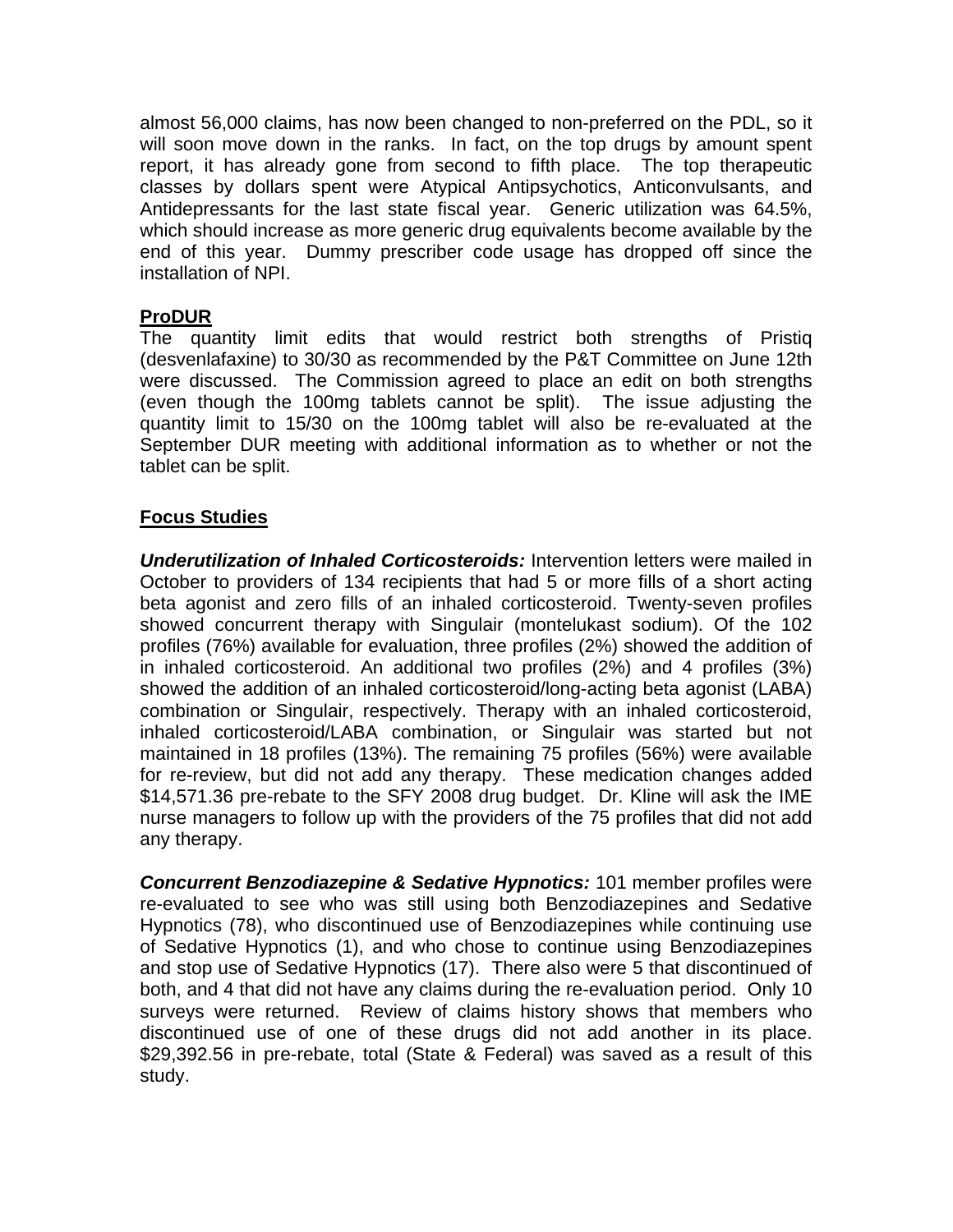*Chronic Triptan Use without Migraine Prophylaxis:* This study was proposed at the March meeting as a potential topic. Chad Bissell reviewed the preliminary search results that identified 195 unique members who are regularly using migraine treatments, sometimes even in multiples, without trying a prophylactic medication. The commission agreed to make this into a focus study. However, the search criteria will be adjusted to also allow for ER and office visits, as well as all medical claims relative to migraine treatment.

*Chronic Lidoderm Patch Use:* Dr. Wadle mentioned at the last meeting that there was increased use of Lidoderm (lidocaine) patches. Chad Bissell ran a report to see how many were using them for several consecutive months. There were only a very small number of people (25) using them for more than a few months. The commission did not believe these numbers warranted a focus study.

*Narcotic Utilization Report:* Chad Bissell thought the commission might be interested in reviewing a quarterly narcotics utilization report that would highlight members receiving narcotics from multiple prescribers. The providers could then be contacted to make them aware of the duplicate therapy. This could increase referrals to the lock-in program as well. Chad will bring a model report and template letter to the September meeting, as well as a breakdown of the exact criteria that would prompt a letter to physicians.

*Committee Member Interests on Future Focus Studies:* Bruce Alexander asked that the commission be provided with a list of all focus studies that have been done thus far, and that this topic be added to the next meeting agenda.

# **Public Comment**

James Wilson from GlaxoSmithKline spoke about their new migraine medication Treximet (sumatriptan-naproxen sodium).

# **Direction of DUR**

**Public Comment Policy:** The commission voted to keep dividing public speakers into 2 sessions, but a 5 minute time limit per speaker will now be enforced. (Drug manufacturers with multiple speakers must share that time allotment.) This motion was made by Bruce Alexander, seconded by Dr. Richard Rinehart, and approved unanimously.

# **Prior Authorization**

*Vusion Ointment (miconazole-zinc oxide-white petrolatum):* This is the new proposed clinical PA criteria:

*Prior Authorization is required for Vusion ointment. Payment will only be considered for cases in which there is documentation of previous trials and therapy failures with 1) over-the-counter miconazole 2% cream (payable with a prescription) AND 2) nystatin cream or ointment, unless evidence is provided that use of these agents*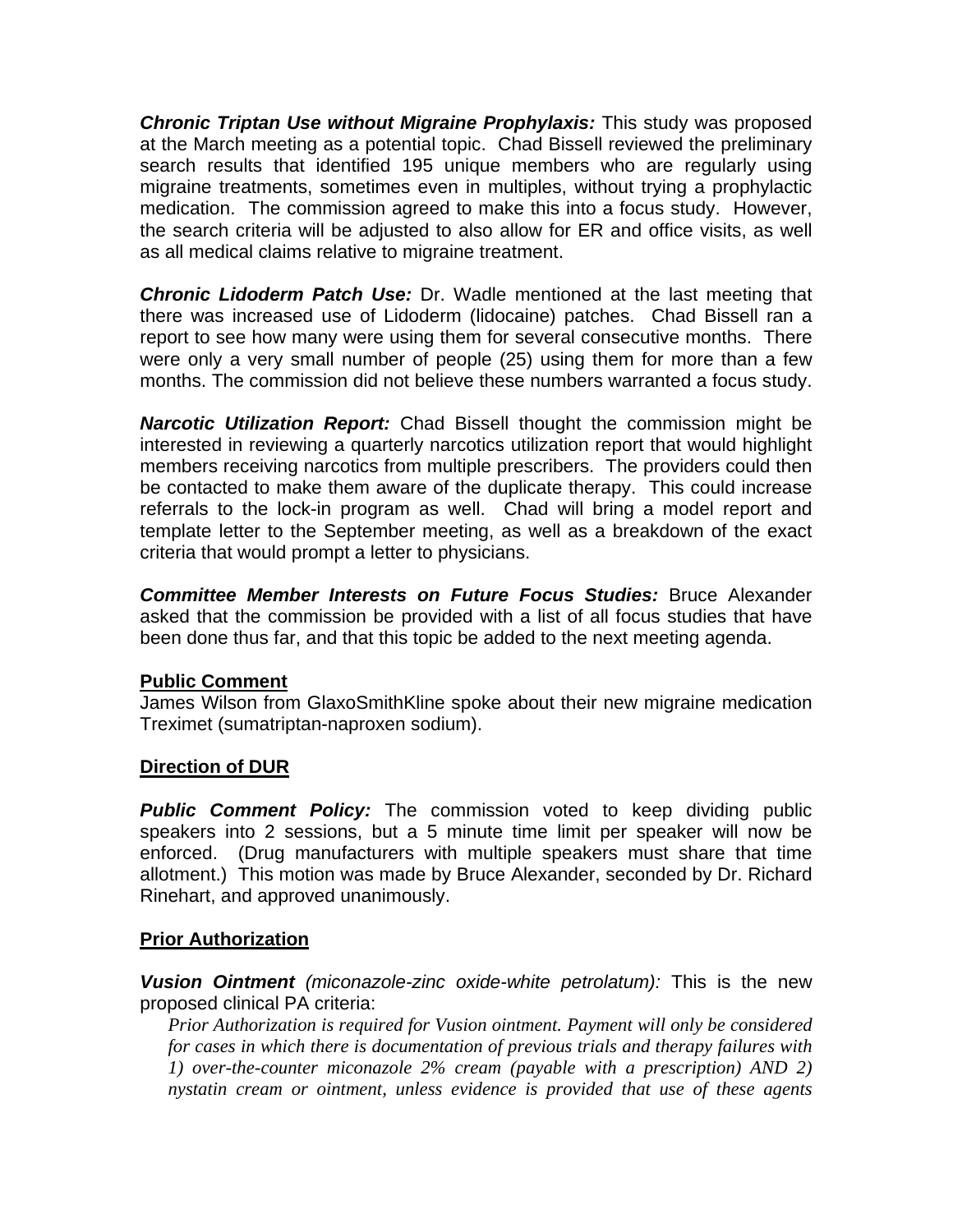*would be medically contraindicated.*

*Annual Review of Clinical PA Criteria:* Bruce Alexander pointed out there was a new FDA warning on Erythropoiesis Stimulating Agents, but Chad Bissell said that the IA Medicaid criteria already stipulates that these agents can not be used in patients with hemoglobin over 10. Dr. Sarah Schutte-Schenck questioned the origins of the Synagis PA timeline. The start date has been moved back to allow for only 5 doses, every 30 days. Dr. Schutte-Schenck had not heard anything about this decision and wondered how it had been made. Dr. Kline said it was a collaborative effort between multiple departments within the IME and the Clinical Advisory Committee, comparing other state programs' criteria based on positive culture test results within nearby regions (CDC Surveillance Data), to create an appropriate schedule and dosing. The Commission believes that any PA Criteria that lists criteria not established by DUR, to note where the criteria originated from and how it came to be.

**Proposed PA Criteria Changes for Future Meetings:** It was recommended that a sentence be added to the Growth Hormones criteria, stating coverage for the treatment of idiopathic short stature is not a covered diagnosis. Also, it was recommended to slightly change the wording on the Zyvox (linezolid) criteria, from "patient is being treated for one of the following diagnoses" to "patient meets one of the following diagnostic criteria with an active infection." Lastly, it was recommended that the commission revisit the subject of the 18 unit doses per 30 days of Serotonin 5-HT1-receptor Agonists currently allowed. Also, Chantix criteria could be a future topic of interest due to recent safety warnings. These topics will be addressed at subsequent meetings.

# **Public Comment**

There were no speakers in this public comment session.

# **Strategies, Challenges, and Initiatives**

*Metabolic Testing in Members on Atypical Antipsychotics:* Members profiles that had at least 3 prescriptions for second generation antipsychotic from 1/1/08 to 7/1/08 were cross-referenced with medical claims for lipid, hemoglobin A1C, and fasting blood sugar tests in the past year. Of the 9957 members that met the 3-prescription criteria, 8876 have received no tests in the last year. Since this is such a large group of recipients, the topic will be highlighted in an upcoming DUR Digest as opposed to becoming a focus study at this point in time.

# **Miscellaneous**

*DUR Digest – 2008 Vol. 20 No. 3:* This is posted on the DUR website.

*MedWatch:* Chad Bissell turned the commission's attention to the safety notices